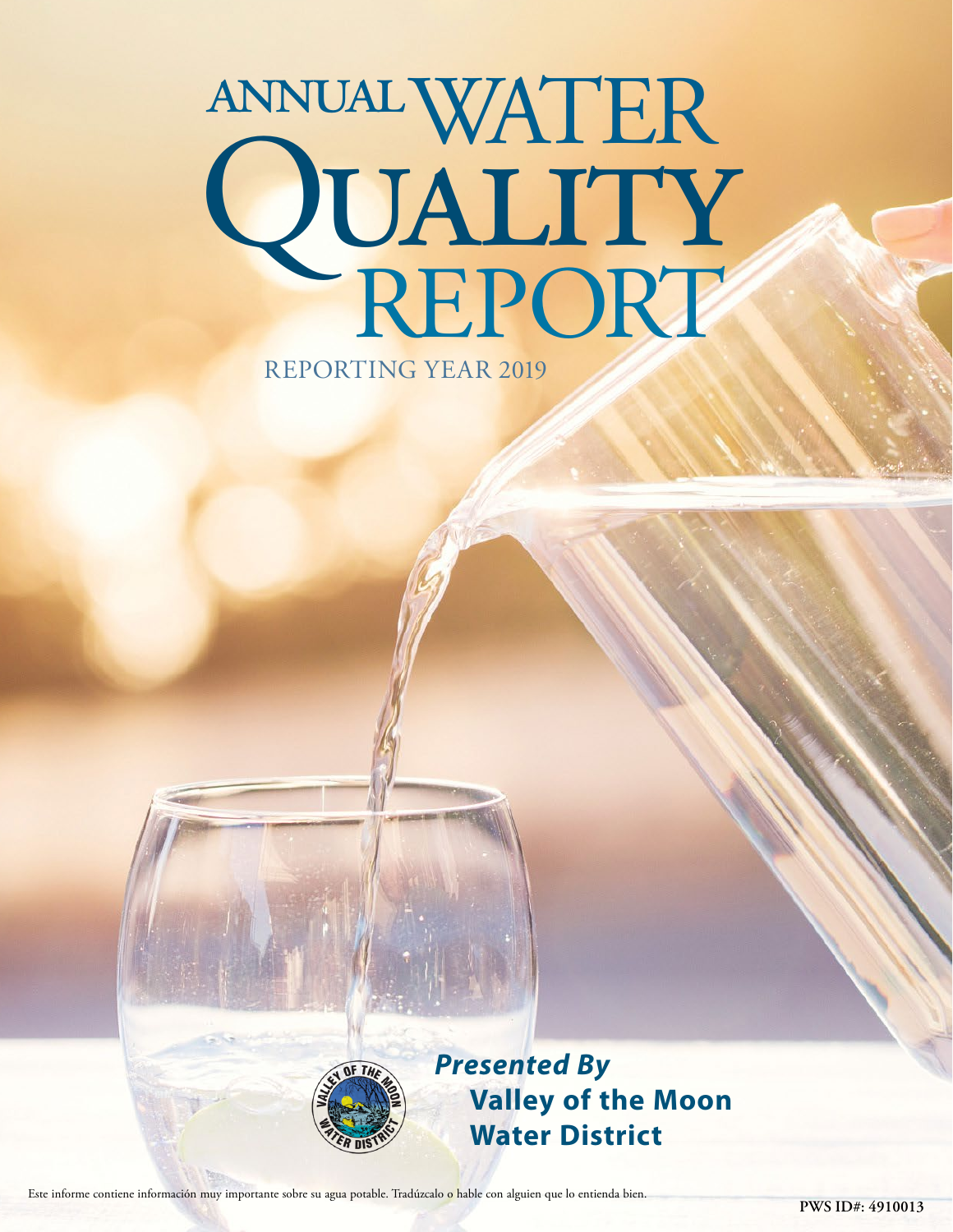# **Our Mission Continues**

W/e are once again pleased to present our annual water quality report covering all testing performed between January 1 and December 31, 2019. Over the years, we have dedicated ourselves to producing drinking water that meets all state and



federal standards. We continually strive to adopt new methods for delivering the best-quality drinking water to you. As new challenges to drinking water safety emerge, we remain vigilant in meeting the goals of source water protection, water conservation, and community education, while continuing to serve the needs of all our water users.

Please remember that we are always available should you ever have any questions or concerns about your water.

# **Important Health Information**

Some people may be more vulnerable to<br>contaminants in drinking water than the general population. Immunocompromised persons such as persons with cancer undergoing chemotherapy, persons who have undergone organ transplants, people with HIV/AIDS or other immune system disorders, some elderly, and infants may be particularly at risk from infections. These people should seek advice about drinking water from their health care providers. The U.S. EPA/CDC (Centers for

Disease Control and Prevention) guidelines on appropriate means to lessen the risk of infection by *Cryptosporidium* and other microbial contaminants are available from the Safe Drinking Water Hotline at (800) 426-4791 or



<http://water.epa.gov/drink/hotline>.

## **Source Water Assessment**

An assessment of the drinking water sources for the<br>Sonoma County Water Agency was completed in January 2001. The sources are considered vulnerable to wastewater treatment and disposal, mining operations, septic systems, and agricultural operations. A copy of the complete assessment is available at the State Water Resources Control Board, Division of Drinking Water (SWRCB), 50 D Street, Suite 200, Santa Rosa, CA, 95404, or at the SWRCB website: [www.waterboards.](http://www.waterboards.ca.gov/drinking_water/certlic/drinkingwater/DWSAP.shtml) [ca.gov/drinking\\_water/certlic/drinkingwater/DWSAP.](http://www.waterboards.ca.gov/drinking_water/certlic/drinkingwater/DWSAP.shtml) [shtml](http://www.waterboards.ca.gov/drinking_water/certlic/drinkingwater/DWSAP.shtml).

An assessment of the District's wells was performed in 2003 as required by the U.S. Environmental Protection Agency. This assessment identified the sewer collection system as the most likely source of possible contamination to the wells. Please note that no contaminants have been detected in the water supply above state primary drinking water standards; however, the sources are still considered vulnerable to activities located near the drinking water sources. The Valley of the Moon Water District routinely monitors and samples the wells to ensure the water is free from contamination. A copy of the completed assessment is on file at the Valley of the Moon Water District office located at 19039 Bay Street, El Verano, or at the SWRCB website: [www.waterboards.](http://www.waterboards.ca.gov/drinking_water/certlic/drinkingwater/DWSAP.shtml) [ca.gov/drinking\\_water/certlic/drinkingwater/DWSAP.](http://www.waterboards.ca.gov/drinking_water/certlic/drinkingwater/DWSAP.shtml) [shtml](http://www.waterboards.ca.gov/drinking_water/certlic/drinkingwater/DWSAP.shtml).

# **Lead in Home Plumbing**

If present, elevated levels of lead can cause<br>serious health problems, especially for serious health problems, especially for pregnant women and young children. Lead in drinking water is primarily from materials and components associated with service lines and home plumbing. We are responsible for providing highquality drinking water, but we cannot

[epa.gov/safewater/lead.](http://www.epa.gov/safewater/lead)

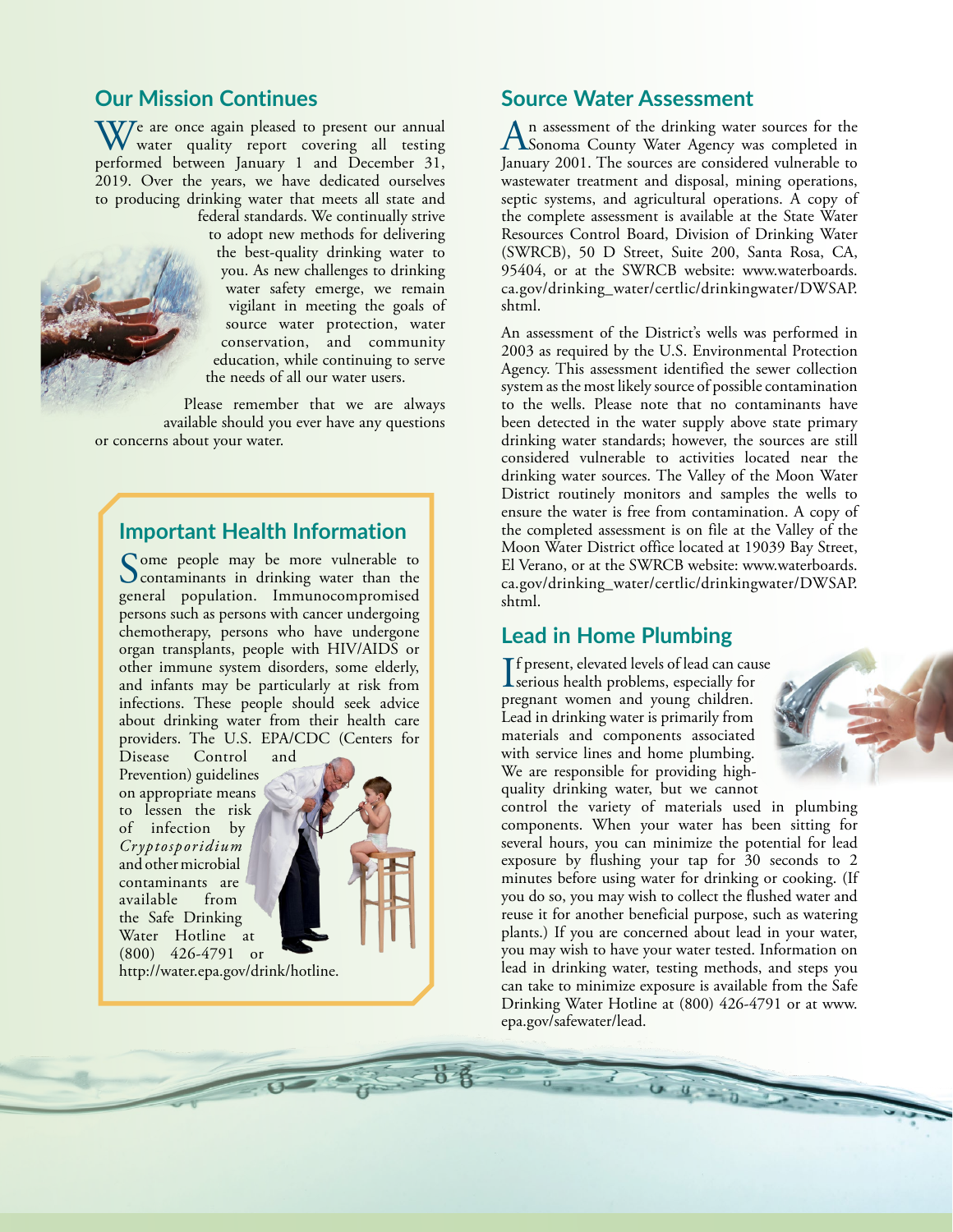# **Community Participation**

The Valley of the Moon Water District encourages and invites the public to voice their concerns, if any, about their<br>drinking water. They may write to the District or attend any of the regularly scheduled board meetings. T Directors meets on the first Tuesday of each month, beginning at 6:30 p.m., at the District's office, located at 19039 Bay Street in El Verano.

> **We remain vigilant in delivering the best-quality drinking water**

# **Substances That Could Be in Water**

The sources of drinking water (both tap water and bottled water) include rivers, lakes, streams, ponds, reservoirs, springs, and wells. As water travels over the surface of the land or through the ground, it dissolves naturally occurring minerals and, in some cases, radioactive material, and can pick up substances resulting from the presence of animals or from human activity.

In order to ensure that tap water is safe to drink, the U.S. Environmental Protection Agency (U.S. EPA) and the State Water Resources Control Board (State Board) prescribe regulations that limit the amount of certain

contaminants in water provided by public water systems. The U.S. Food and Drug Administration regulations and California law also establish limits for contaminants in bottled water that provide the same protection for public health. Drinking water, including bottled water, may reasonably be expected to contain at least small amounts of some contaminants. The presence of contaminants does not necessarily indicate that water poses a health risk.

Contaminants that may be present in source water include:

Microbial Contaminants, such as viruses and bacteria, that may come from sewage treatment plants, septic systems, agricultural livestock operations, and wildlife;

Inorganic Contaminants, such as salts and metals, that can be naturally occurring or can result from urban stormwater runoff, industrial or domestic wastewater discharges, oil and gas production, mining, or farming;

Pesticides and Herbicides, that may come from a variety of sources such as agriculture, urban storm-water runoff, and residential uses;

Organic Chemical Contaminants, including synthetic and volatile organic chemicals, which are by-products of industrial processes and petroleum production, and which can also come from gas stations, urban storm-water runoff, agricultural applications, and septic systems;

Radioactive Contaminants, that can be naturally occurring or can be the result of oil and gas production and mining activities.

More information about contaminants and potential health effects can be obtained by calling the U.S. EPA's Safe Drinking Water Hotline at (800) 426-4791.

# **Where Does Our Water Come From?**

One of the critical factors for water quality is the source of supply: the purer the source, the better the water.

The Valley of the Moon Water District relies on two sources: water from the Sonoma County Water

Agency (Water Agency) and local groundwater wells.

The Water Agency produces water from six Ranney Collectors (or caissons) in the Russian River, and to a lesser extent, from three

groundwater wells in the Santa Rosa plain.

 $\ell$ 

The Russian River originates in central Mendocino County, about fifteen miles north of Ukiah. The main channel is 110 miles long and flows southward from the headwaters near Potter Valley to the Pacific Ocean near Jenner. Three main reservoirs, Lake Sonoma, Lake Pillsbury, and Lake Mendocino, feed the river, providing seasonal storage and replenishing the river aquifer.

The river stream bed provides natural filtration for the water removed from the Ranney Collectors. The Water Agency treats the water with chlorine for bacterial disinfection and adds sodium hypochlorate and sodium hydroxide (also known as caustic soda) to adjust the pH. Slightly higher pH levels reduce the corrosivity, thereby reducing the amount of copper and lead in the water. The water needs no further treatment when it reaches the District through the Water Agency's transmission system.

The District supplements Water Agency supplies with water from four District-owned and one leased groundwater well. In 2019, the District purchased 1,935 acre-feet of water from the Water Agency, and produced 568 acre-feet from our local wells.



For more information about this report, or for other questions related to water quality, please contact Matt Fullner, Water System Manager, at (707) 996- 1037.

-11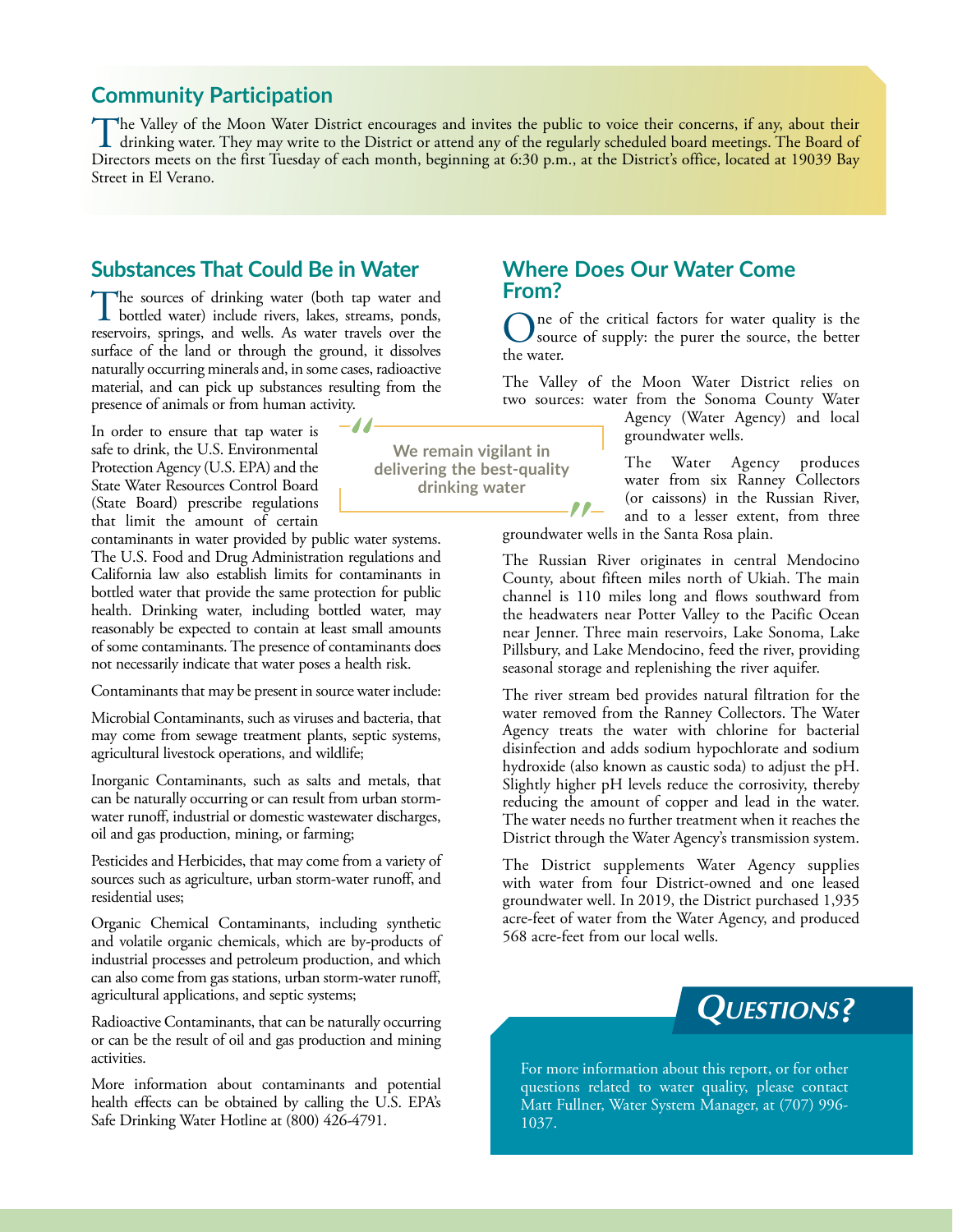# **Test Results**

Our water is monitored for many different kinds of substances on a very strict sampling schedule. And, the water we deliver must meet specific health standards. Here, we only show<br>those substances that were detected in our is unsafe to drink; our goal is to keep all detects below their respective maximum allowed levels.

The State recommends monitoring for certain substances less than once per year because the concentrations of these substances do not change frequently. In these cases, the most recent sample data are included, along with the year in which the sample was taken.

We participated in the 4th stage of the U.S. EPA's Unregulated Contaminant Monitoring Rule (UCMR4) program by performing additional tests on our drinking water. UCMR4 sampling benefits the environment and public health by providing the U.S. EPA with data on the occurrence of contaminants suspected to be in drinking water, in order to determine if U.S. EPA needs to introduce new regulatory standards to improve drinking water quality. Unregulated contaminant monitoring data are available to the public, so please feel free to contact us if you are interested in obtaining that information. If you would like more information on the U.S. EPA's Unregulated Contaminants Monitoring Rule, please call the Safe Drinking Water Hotline at (800) 426-4791.

| <b>REGULATED SUBSTANCES</b>                            |                               |                      |                                 |                                  |                            |                                             |                                 |                  |                                                                                                                                                                                                   |  |  |
|--------------------------------------------------------|-------------------------------|----------------------|---------------------------------|----------------------------------|----------------------------|---------------------------------------------|---------------------------------|------------------|---------------------------------------------------------------------------------------------------------------------------------------------------------------------------------------------------|--|--|
|                                                        |                               |                      |                                 |                                  | Sonoma County Water Agency | Valley of the Moon Water<br><b>District</b> |                                 |                  |                                                                                                                                                                                                   |  |  |
| <b>SUBSTANCE</b><br>(UNIT OF MEASURE)                  | <b>YEAR</b><br><b>SAMPLED</b> | <b>MCL</b><br>[MRDL] | <b>PHG</b><br>(MCLG)<br>[MRDLG] | <b>AMOUNT</b><br><b>DETECTED</b> | <b>RANGE</b><br>LOW-HIGH   | <b>AMOUNT</b><br><b>DETECTED</b>            | <b>RANGE</b><br><b>LOW-HIGH</b> | <b>VIOLATION</b> | <b>TYPICAL SOURCE</b>                                                                                                                                                                             |  |  |
| <b>Arsenic</b> (ppb)                                   | 2019                          | 10                   | 0.004                           | <b>ND</b>                        | <b>NA</b>                  | 2.56 <sup>1</sup>                           | $ND-4.01$                       | No               | Erosion of natural deposits; runoff from orchards; glass and electronics<br>production wastes                                                                                                     |  |  |
| <b>Fluoride</b> (ppm)                                  | 2019                          | 2.0                  |                                 | <b>ND</b>                        | <b>NA</b>                  | $0.19^{2}$                                  | $0.13 - 0.26^2$                 | No               | Erosion of natural deposits; water additive that promotes strong teeth;<br>discharge from fertilizer and aluminum factories                                                                       |  |  |
| <b>Gross Alpha Particle</b><br><b>Activity</b> (pCi/L) | 2019                          | 15                   | (0)                             | 0.3                              | $ND-0.96$                  | $ND^3$                                      | $NA^3$                          | N <sub>o</sub>   | Erosion of natural deposits                                                                                                                                                                       |  |  |
| <b>Haloacetic Acids (ppb)</b>                          | 2019                          | 60                   | <b>NA</b>                       | 9.06                             | $3.08 - 13.33$             | 7.775                                       | $4.3 - 14$                      | No               | By-product of drinking water disinfection                                                                                                                                                         |  |  |
| <b>Hexavalent Chromium</b> <sup>4</sup><br>(ppb)       | 2019                          | <b>NS</b>            | 0.02                            | 0.54                             | $<0.50-0.58$               | ND <sup>1</sup>                             | NA <sup>1</sup>                 | No               | Discharge from electroplating factories, leather tanneries, wood preservation,<br>chemical synthesis, refractory production, and textile manufacturing facilities;<br>erosion of natural deposits |  |  |
| Nitrate [as nitrate] (ppm)                             | 2019                          | 10                   | 10                              | ND                               | <b>NA</b>                  | 0.844                                       | $ND-3.7$                        | No               | Runoff and leaching from fertilizer use; leaching from septic tanks and sewage;<br>erosion of natural deposits                                                                                    |  |  |
| <b>TTHMs</b> [Total]<br><b>Trihalomethanes</b> (ppb)   | 2019                          | 80                   | <b>NA</b>                       | 0.0149                           | $0.0069 - 0.0241$          | 0.02112                                     | $0.0062 -$<br>0.038             | N <sub>o</sub>   | By-product of drinking water disinfection                                                                                                                                                         |  |  |

**Tap Water Samples Collected for Copper and Lead Analyses from Sample Sites throughout the Community**

| <b>SUBSTANCE</b><br>(UNIT OF MEASURE) | <b>YEAR</b><br><b>SAMPLED</b> | <b>AL</b>      | <b>PHG</b><br>(MCLG) | <b>AMOUNT</b><br><b>DETECTED</b><br>(90TH %ILE) | <b>SITES ABOVE</b><br><b>AL/TOTAL</b><br><b>SITES</b> | <b>VIOLATION</b> | <b>TYPICAL SOURCE</b>                                                                                                           |
|---------------------------------------|-------------------------------|----------------|----------------------|-------------------------------------------------|-------------------------------------------------------|------------------|---------------------------------------------------------------------------------------------------------------------------------|
| Copper (ppm)                          | 2017                          | $\overline{3}$ | 0.3                  | 0.300                                           | 0/33                                                  | N <sub>o</sub>   | Internal corrosion of household plumbing systems; erosion of natural deposits; leaching from wood preservatives                 |
| Lead (ppb)                            | 2017                          | 15             | 0.2                  | 0.0057                                          | 0/33                                                  | <b>No</b>        | Internal corrosion of household water plumbing systems; discharge from industrial manufacturers; erosion of<br>natural deposits |